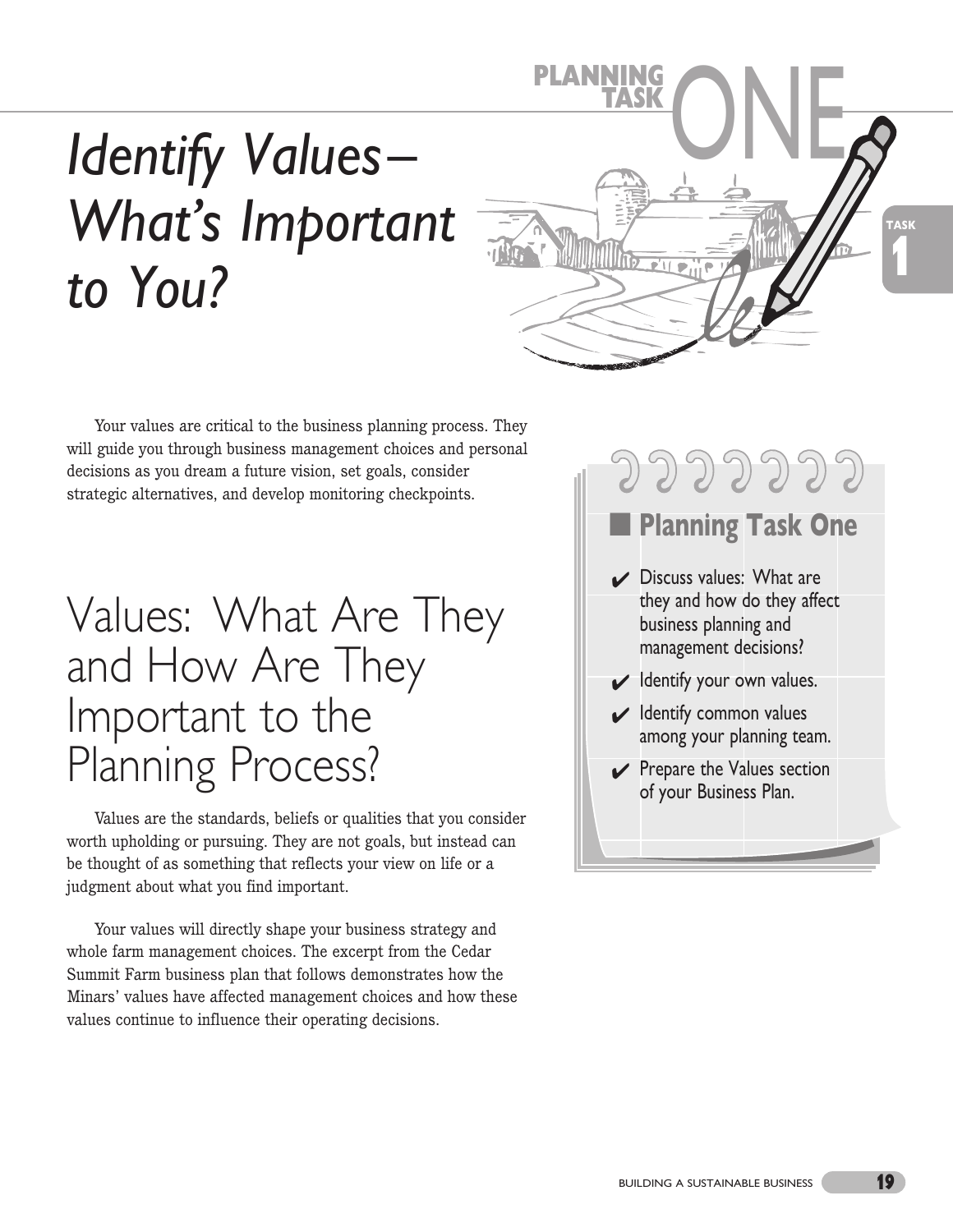*See pages 24–25 for a complete set of blank worksheets for Task One.* ➠

*To print a complete set of blank worksheets, go to www.misa.umn.edu/ publications/bizplan.html*

**1**

**TASK**

*"Because our health is directly tied to the health of the environment, we strive to produce healthy dairy and meat products by utilizing sustainable methods in their production. . . . We put all of our land in permanent pasture grasses to let the cows harvest their own feed and to stop erosion. This can also improve animal health as well as the water and mineral cycles. . . . Our community values the esthetic beauty of seeing farm animals on the land."*

Similarly, the values identified by Greg Reynolds of Riverbend Farm had a big impact on his choice of production system. Greg believes that agriculture should be both labor and knowledge intensive, thus *"involving more people in production agriculture to create a healthy rural economy."* These values or beliefs have led him toward the establishment of a labor-intensive organic vegetable business.

Value identification becomes critically important if you are planning collectively with other business stakeholders such as family, formal partners and community members. Awareness of the different values held by each planning team member will make goal setting and conflict resolution easier down the road. A clear understanding of core values can help expose the personal biases that you have and make it easier to come to more objective business decisions.

You may ultimately decide to share your values with future stakeholders as they join your business or hold on to them privately to serve as internal yardsticks throughout the business planning process.

## Identify Your Own Values

Take time now to explore your own values. Begin by asking yourself and members of your planning team what being "successful" means or recall a critical turning point in your life when you were faced with a serious tradeoff. What values guided you?

Which of the following statements ring true for you?

#### **To me, being "successful" in farming means:**

- **•** Paying down our expenses.
- Putting money away for the future.
- **•** Farming full time.
- **•** Taking pride in the products we produce.
- **•** Creating a place for the next generation to farm.
- **•** Taking time to rest, vacation.
- **•** Being able to save for down times.
- **•** Having a surplus to share with others in need.
- **•** Working together as a family.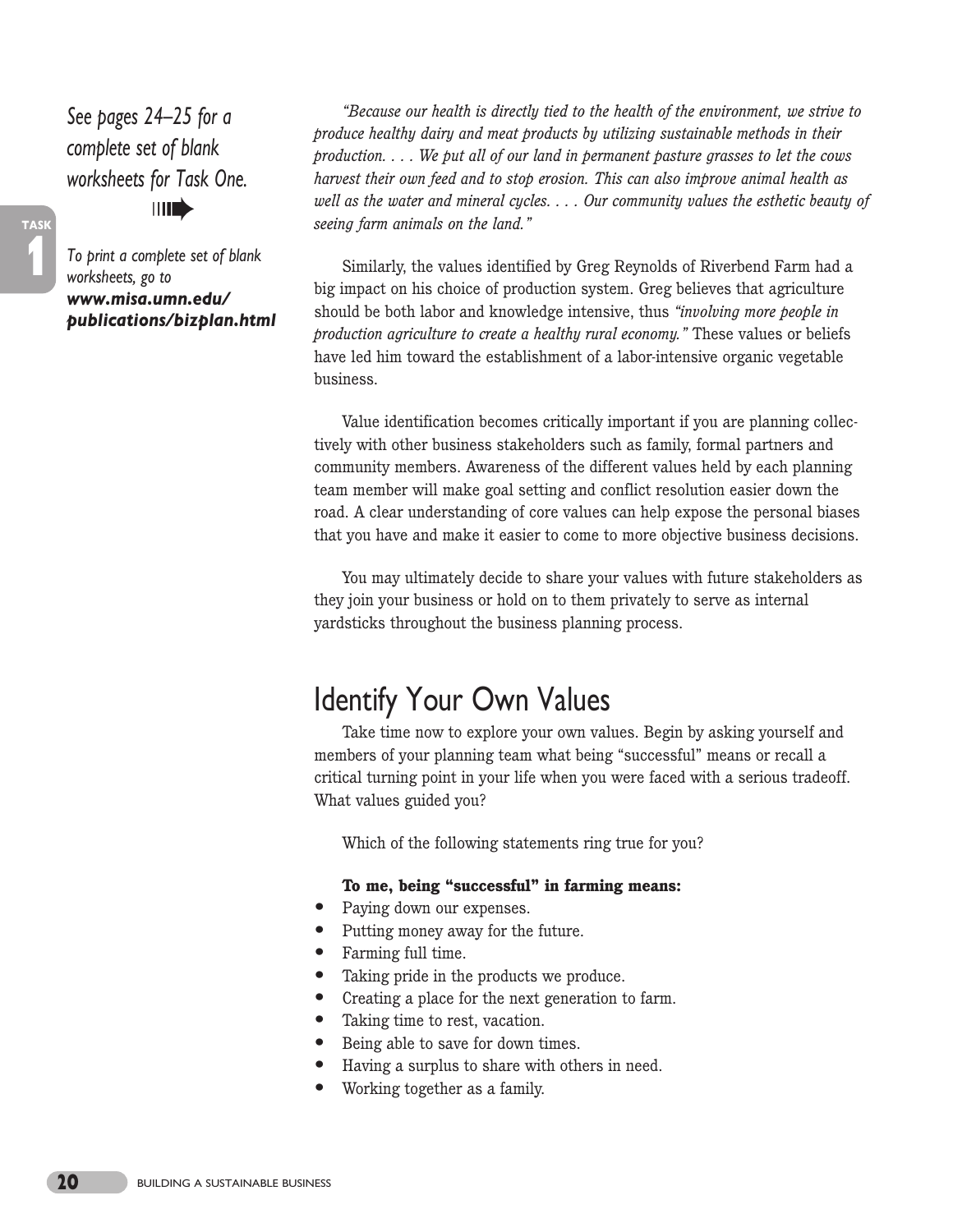- **•** Helping neighbors who are farming.
- **•** Creating a beautiful landscape and environment.
- **•** Working outdoors with livestock.
- Generating \_\_\_\_ % of my income from the farm.

Or, try to identify specific personal, economic, environmental and community values. Ask yourself:

- **•** What type of life do I want to lead? (personal)
- **•** What do I consider financially important? (economic)
- **•** What role does the environment play in my life? (environmental)
- **•** How do I define community and why is it important? (community)

Goat-cheese producer Mary Doerr of Dancing Winds Farm, for example, thoroughly explored her values in the context of personal, economic, environmental and community sustainability. She included a full values description in her business plan.

#### Use **Worksheet 1.1:**

**My Values** to think about and define your values. You may decide to write a comprehensive

### Worksheet **1 1 My Values** Think about your values and list them in the space below. Consider what it means for you to be "successful" in<br>try distinguishing between personal, economic, environmental, and community values. If you to be "successful" i try distinguishing between personal, economic, environmental, and community values. If you to be "successful" in farming, or<br>Onto paper, try drafting a brief essay. Begin by recalling a critical turning point in you are ha onto paper, try drafting a brief essay. Begin by recalling a critical turning point in your life when you were faced with a seri-<br>Onto paper, try drafting a brief essay. Begin by recalling a critical turning point in your Personal Values: **EconomicValues: EnvironmentalValues: Community Values:** *<sup>I</sup> value good health - physical, emotional and spiritual - and work to keep those in good balance.* I value good health - physical, emotional and sputual - and work to keep those in good balance.<br>One's health is truly a very precious commodity. I live with allergies and asthma, and it may sound obvi-Une s health is truly a very previous commonly. Live with allergies and astuma, and it may sound obvious, but if can't breath nothing else matters. It's important for me to get good nourishment (mind, body and and continue soul), exercise regularly, and get enough rest. It's important for me to get good nourishment (may sound obvi-<br>friends and community. I believe that it is important for me to get good nourishment (mind, body a<br>first and to ers and to try to help make a positive difference in this world. I was understanding with<br>respect life, value its diversity and work for justice, when then the continue to design and inderstanding wit<br>able food system. I v *respect life, value its diversity and work for justice, equality, environmental protection, and <sup>a</sup> safe, affordits pectrums, value its alwaysity and work for <i>justice, equality, environmental protection, and a suit, and a*<br>able food system. I value travel - it is always good to explore and see how others live. It is an education unto itself. I value the philosophy of letting others live axplore and see how others live. It is an education<br>be free to live and love as you choose ... without fear of persecution or discrimination,"<br>be free to live and and useu. I range are princeptly of leading outers are as aley rrui. It is a basic haman.<br>Be free to live and love as you choose ... Without fear of persecution or discrimination." I value living modestly. I try to practice wise management of my financial resources and carry no debtload beyond "ny mottestly. I try to practice wise management of my financial resources and carry no deb<br>quality goat products and providing friendly hospitality to my guests.<br>quality goat products and providing friendly ho I believe in leaving my environment better than how I found it. I strive to be a good steward of the land, trying to help maintain and enhance soil, water, and ait. I strive to be a good steward of the<br>tices. I plant trees every year on the farm. My philosophy is to take the longh sustainable farming prac-<br>decisions that iana, ayang io neup maanaan ana enananoe sou, waner, ana an yaanny aavayn sasuanasio namang practices. I plant<br>tices. I plant trees every year on the farm. My philosophy is to take the long view when making business *trying to imagine that impact seven generations into the forms we cannot readily see.* accessions and true angles are names chronomical - ayang to unagule and angles seven generations and<br>the future ... We need to pay attention to our actions and care about all forms of life on this planet, even It's important for me to try to be part of the solution, not part of the problem. I want to make a positive difference in my community and be a good role model for other young women who make a positive in sustainable farm difference in my community and be part of the solution, not part of the problem. I want to make a positiv<br>in sustainable farming. I will support the local economy as much aroung women who mat to make a positiv<br>helps sustai amerence at my community and be a good fore model for outer young women who may have an interest<br>in sustainable farming. I will support the local economy as much as I can, realizing that this effort, in itself, **1 TASK Figure 3. Example from Dancing Winds Farm—Worksheet 1.1: My Values**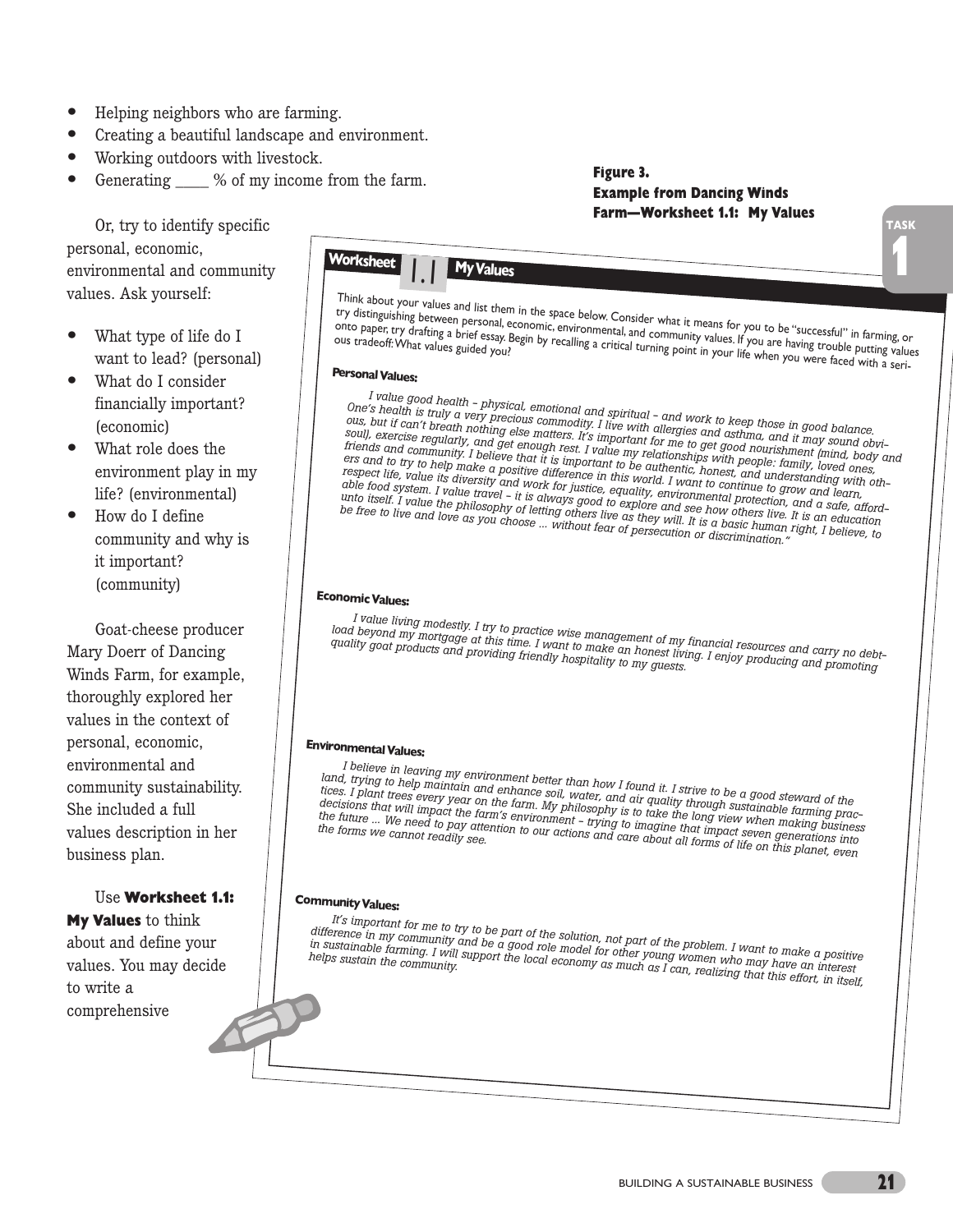description of your values and their potential effect on management decisions as Mary Doerr did, or simply list your values as was done by Dave and Florence Minar on their Common Values Worksheet (Figure 4).

## identify CommonValues

Next, it's a good idea to share your values with other planning team members. Identify those values that you, as a team, hold in common and to become aware of the different values held by each planning team member. This will make goal setting and conflict resolution easier down the road. Ideally, by gaining an understanding of what motivates each member of your planning team, you will be able to develop goals that everyone can commit to and support.

Dave and Florence Minar had family members identify values individually. Each family member was then asked to rank their values in order of personal importance and to share their top five values. When the family came together,

*By gaining an understanding of what motivates each member of your planning team, you will be able to develop goals that everyone can commit to and support.* **•**

*the same core values,"* Dave recalls. From these core values, Dave and Florence were able to develop a values statement for inclusion in their final business plan. This statement is reproduced as Dave

*"we found that nearly everyone had identified and prioritized*

Minar's answer to question two in Worksheet 1.2.



Complete **Worksheet 1.2: Common Values** to identify the values shared by your planning team members.